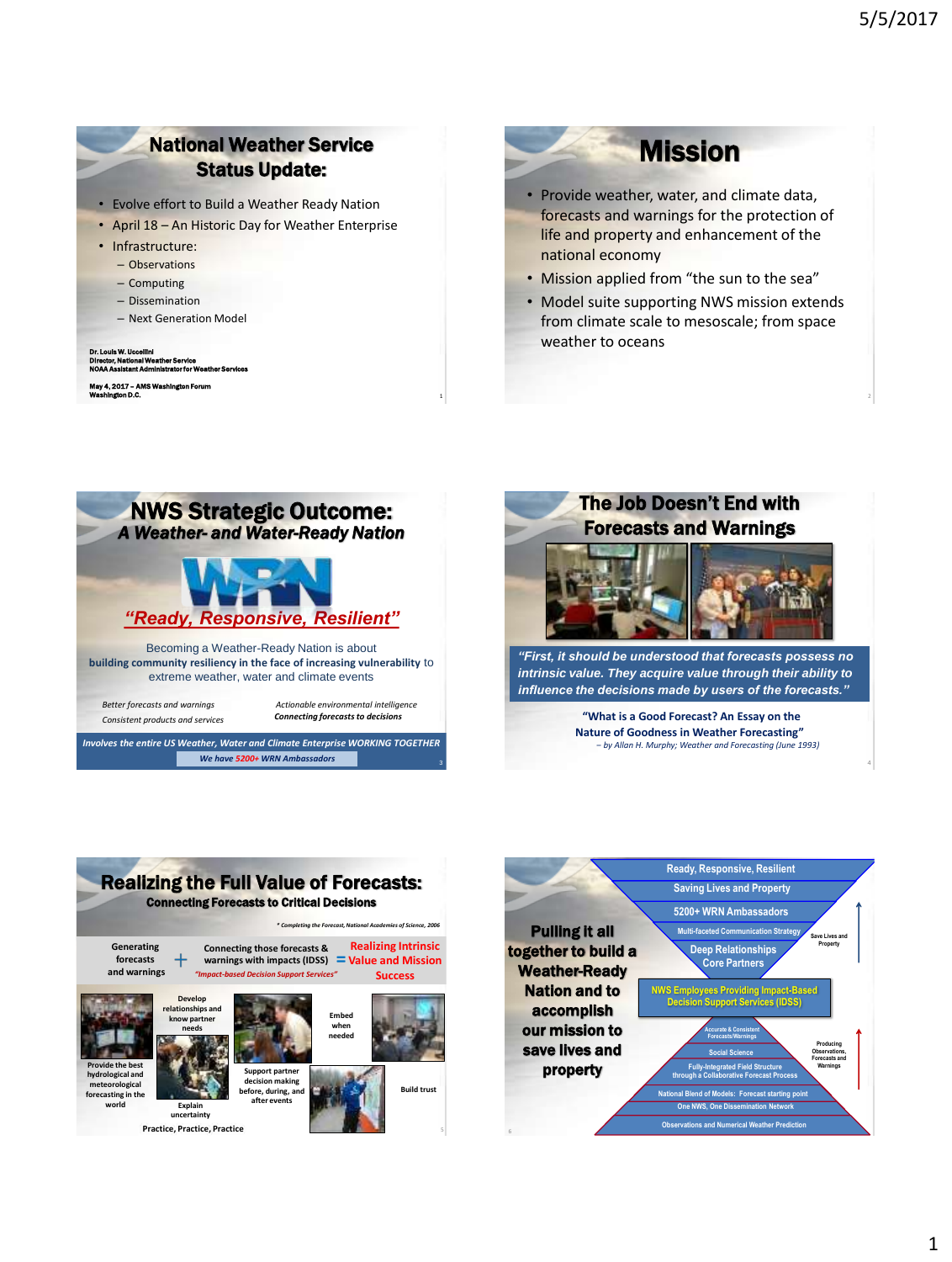## Recent Success Stories

**Predicting extreme events 6-8 days in advance**

- **October 2015 South Carolina 20" Rain**
- **December 2015 Central U.S. Post Christmas Storm**
- **January 2016 East Coast Blizzard**
- **March 2016 Flooding**
- **June 2016 Southwest Heat Wave**
- **October 2016 Hurricane Matthew**
- **Winter 2016-17 West Coast Storms and Flooding**
- **February 2017 New Orleans Tornadoes**
- **February 2017 Northeast Blizzard**
- **February 2017 Texas Wildfires**

Successful Weather, Water and Seasonal IDSS provided to local, state, federal, and Tribal partners before, during and after events

#### 2017 East New Orleans Tornado



- NWS local outreach and preparedness activities over a 4-year period
- Deep relationships with Emergency Managers/WRN Ambassadors • Dissemination of forecasts and warnings
- Public awareness
- 
- Daytime event, visual confirmation, schools sheltered • Collaborative forecast preparations within NWS and the larger enterprise a success
- **Over 100 meetings and table-top exercises held in the city in the years preceding event**
- IDSS provided days in advance of the tornado





## A Measure of Success

"Partnership with the NWS has revolutionized the EM community from one that reacts to events to one that proactively prepares and stays ahead of extreme events."

#### Eric Waage\*

Director of Emergency Management, Hennepin County Minnesota

11

\*Northern Plains Winter Weather Workshop, Nov 2016

# April 18, 2017

- President signs the Weather Research and Forecasting Innovation Act of 2017
- National Academy of Science: First meeting on decadal survey for Weather Enterprise
- Next Generation Global Prediction System (NGGPS) community meeting

12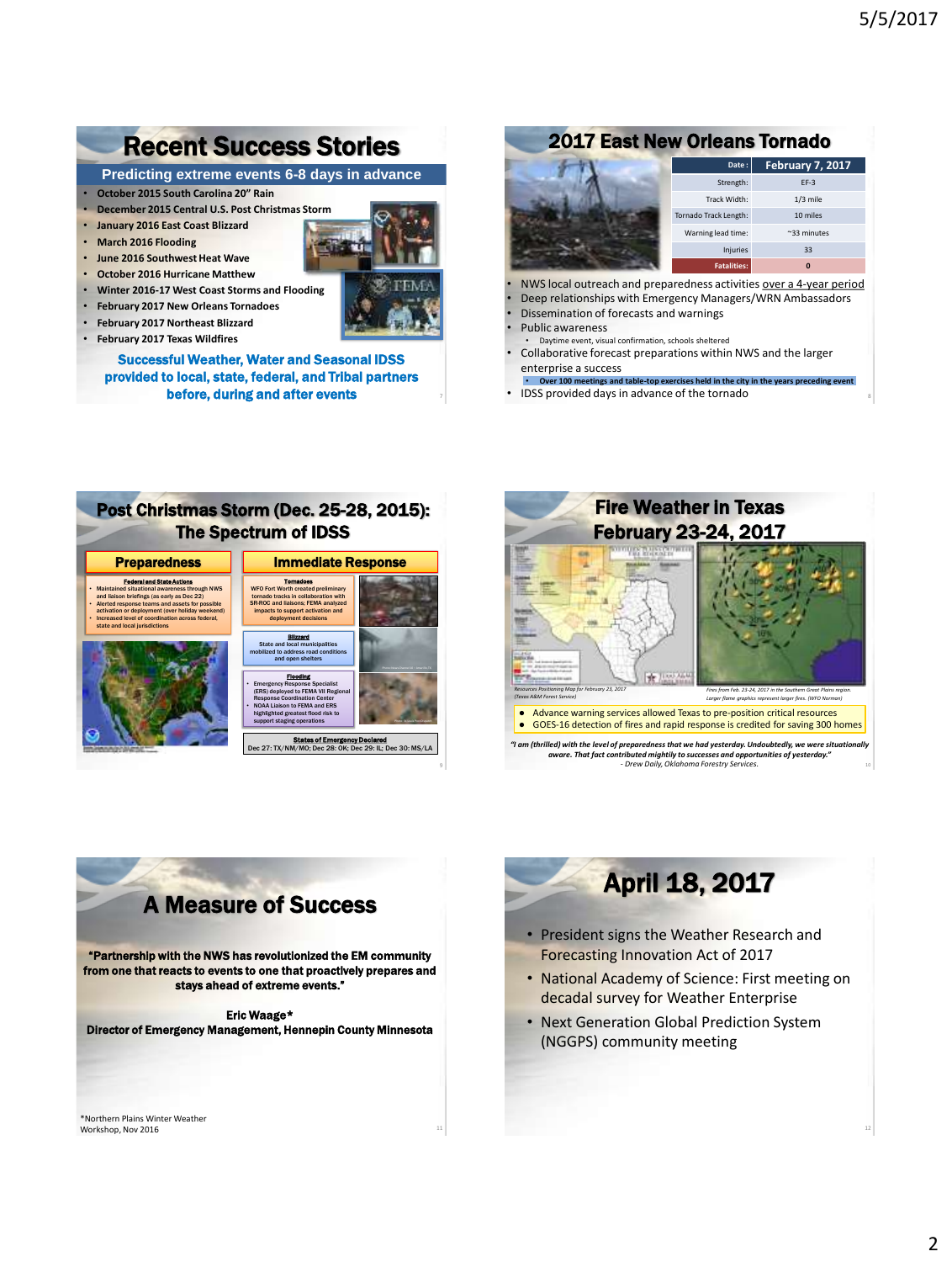14

16

### Weather Research and Forecasting Innovation Act of 2017

- Profound law for the Weather Enterprise
	- Read it
	- Re-read it
- Section 101. Public Safety Priority

"In conducting research, the Under Secretary shall prioritize improving weather data, modeling, computing, forecasting, and warnings for the protection of life and property and for the enhancement of the national economy."

## Components of the Weather Act

- Observations (from the ground up) exploring new commercial opportunities, satellites (GPRO;GEO), OSSE's OSE...
- Research: Hurricane Forecast Improvements Program; Tornado Warning
- Improvement Program; Cloud Micro Physics US Weather Research Program reauthorized
- Focus areas:
	- Seasonal to subseasonal (entire section)
	- High impact weather…includes Artic
- Tsunami (entire section)
- Models computers data assimilation
- Research to Operations
- Testbeds OAR/NWS formalized relationship
- Outreach to other agencies (NSF; NASA)
- Oversight (SAB; EISWG)
- Role of the private sector recognized in law for the first time!
- Recognizes all aspects of IDSS from "Practice, Practice, Practice" to operational applications (WCM position authorized)

### Next Generation Global Prediction System (NGGPS)

- NWS agreed with the panel recommendation to build the NGGPS off the GFDL FV3 dynamic core
- Activities
	- Transition efforts from current GFS to FV3 based GFS underway. Working toward FY19 implementation
	- Boulder DTC outreach to community is underway
	- Implications for the Global Ensemble Forecast System (GEFS) and scheduled replacement underway
	- Implications for data assimilation through the Joint Effort for Data assimilation Integration (JEDI) underway
- 100+ members of weather enterprise attended a 3 day workshop

15

17

#### NWS Infrastructure

#### Examples of Projects and Activities Supported in Omnibus Budget

- Observations supported in Omnibus Budget: – Mesonets
	- NEXRAD Service Life Extension Program (SLEP)
	- ASOS Service Life Extension Program (SLEP)
- Dissemination "One NWS Network"
	- Almost complete (weather.gov, NWSChat, SPOT still not transferred)
- Computing: Working toward final upgrade within current IBM contract to 4.2 PF by Q2 FY18

### Thank You to Our Partner Agencies

#### • **NASA**

- Joint Center for Satellite Assimilation (AIRS, IDST, SNPP, JPSS)
- Support for satellite programs (GOES-16, JPSS)
- Space weather, models (NSF too!)
- **US Department of Energy**
	- Development agency on exoscale computing
- **National Science Foundation**
	- Development agency on exoscale computing
	- Visiting Scientists student program
	- Social science development
- UCAR/NCAR Development Test Center; new WRFHydro; COMET…
- **US Navy**
	- NWS has adopted Navy ocean models for operations saving years
	- Arctic! National Ice Center